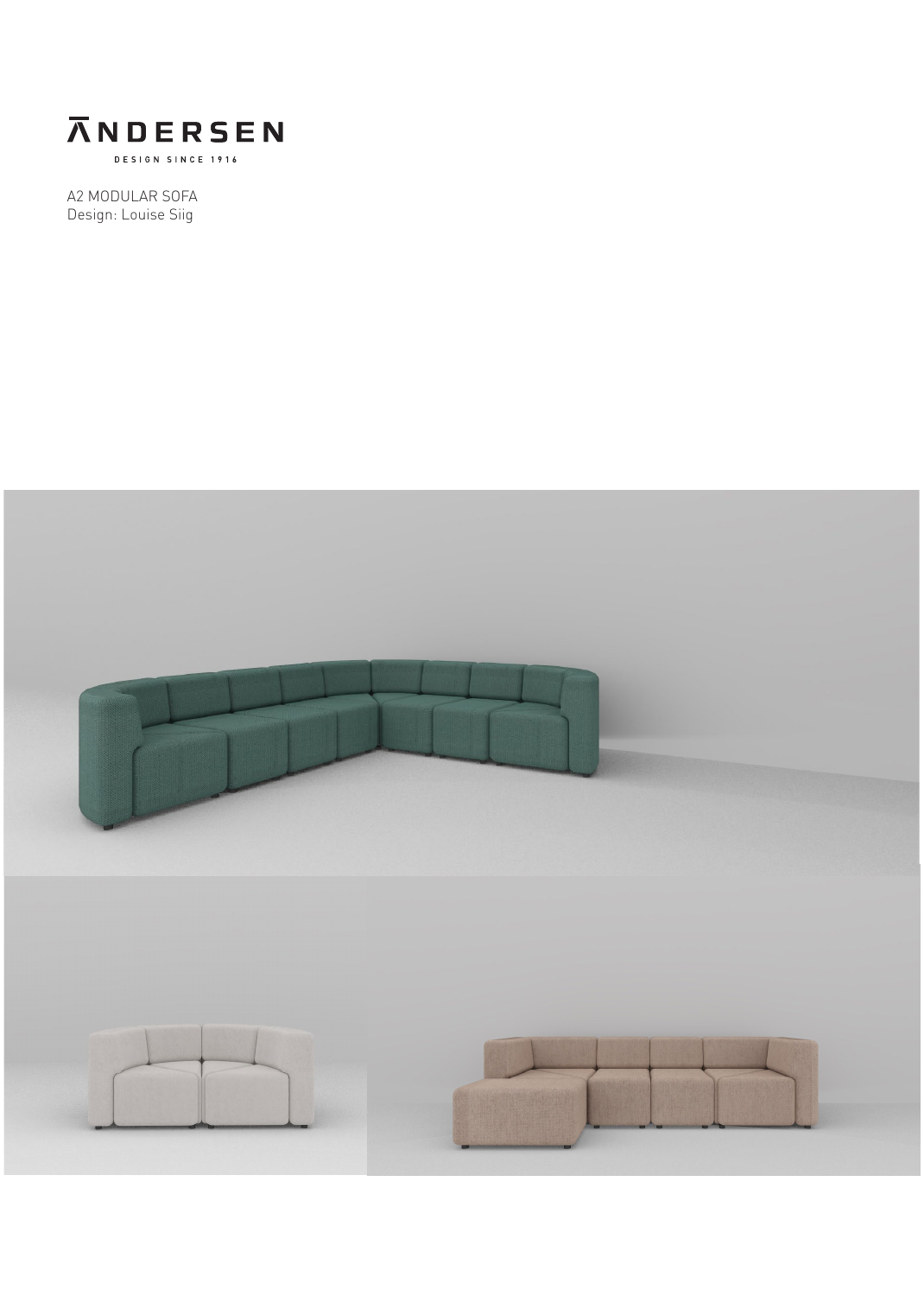

DESIGN SINCE 1916

A2 MODULAR SOFA Design: Louise Siig

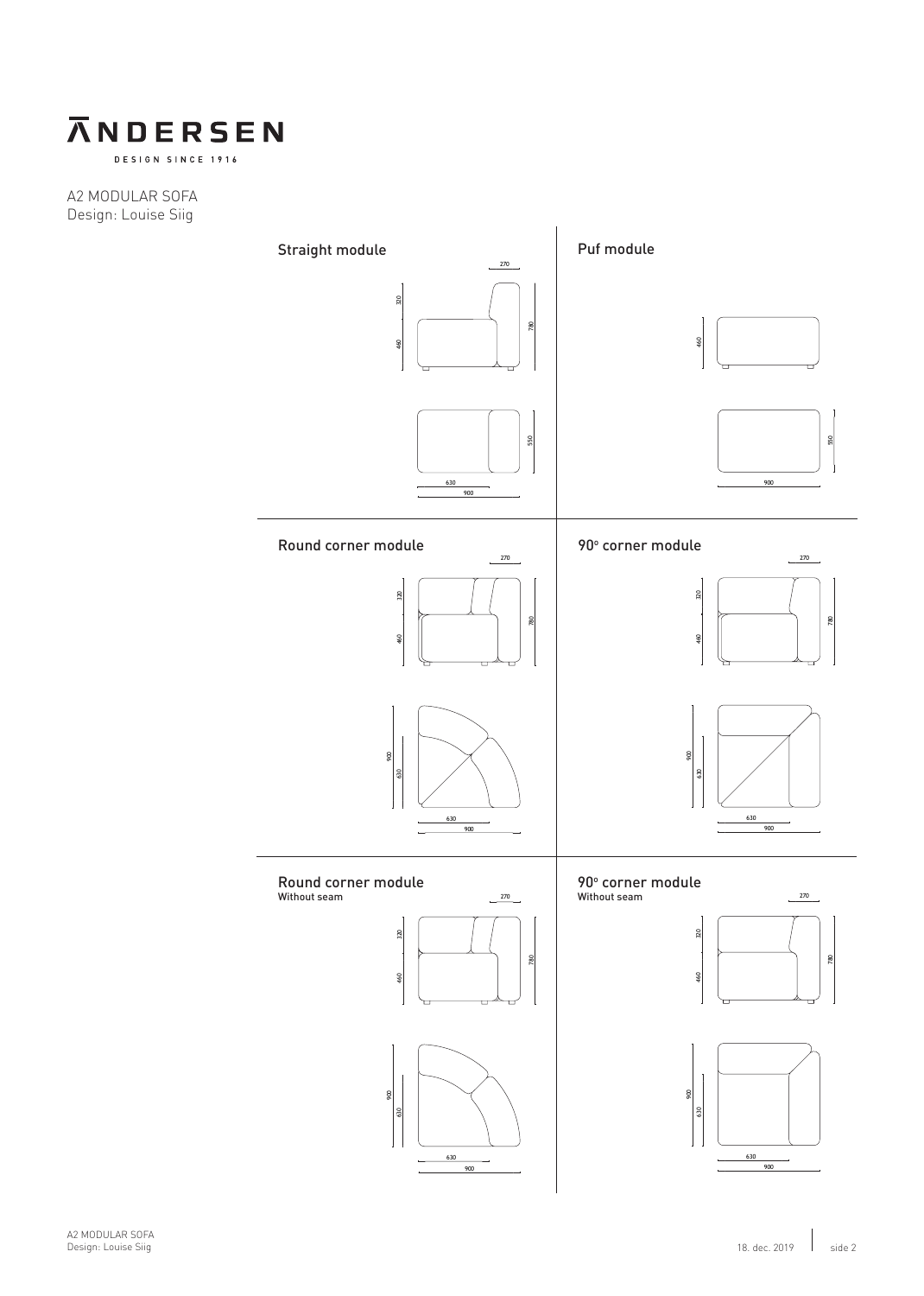





A2 MODULAR SOFA Design: Louise Siig 18. dec. 2019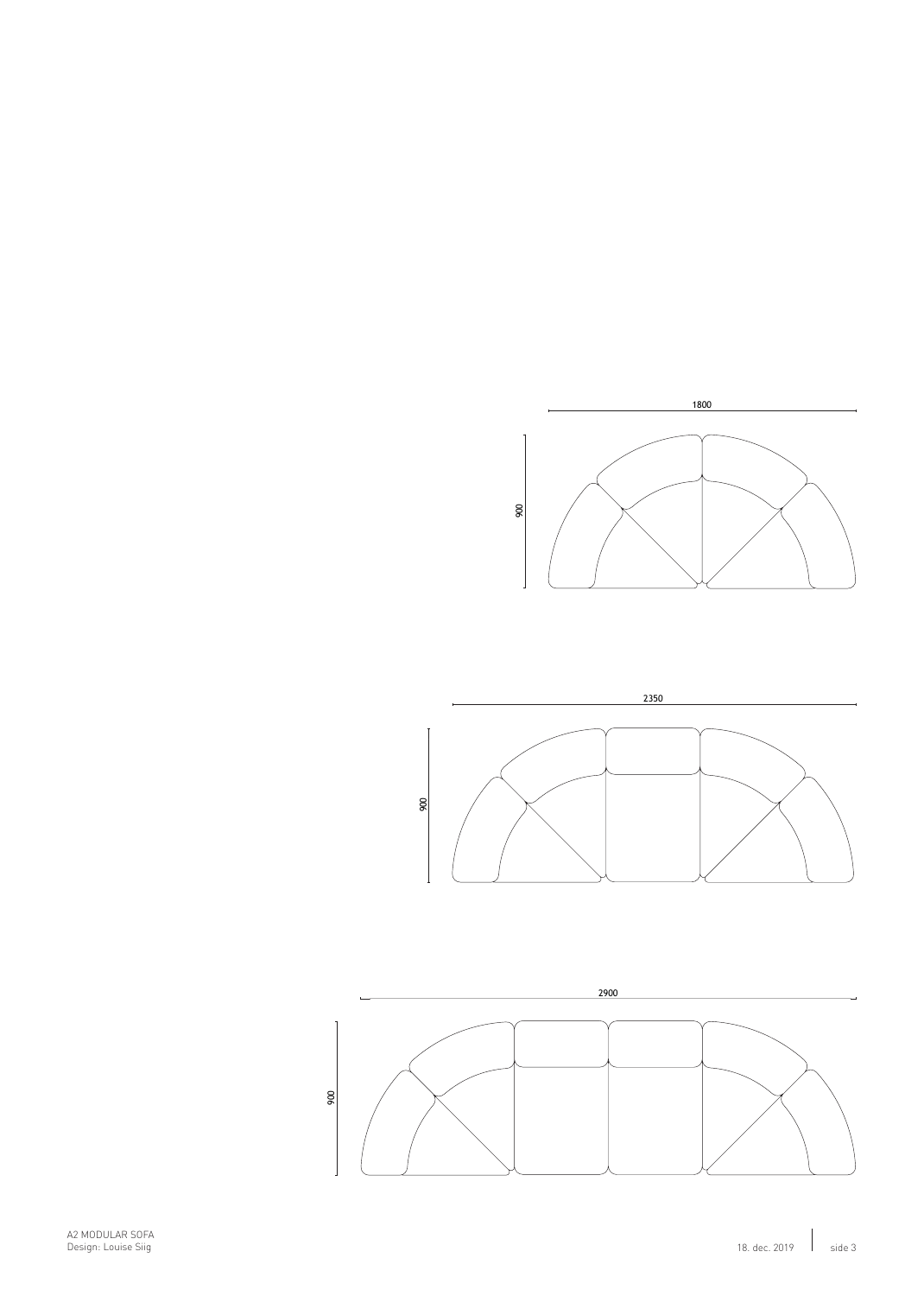





A2 MODULAR SOFA Design: Louise Siig 18. dec. 2019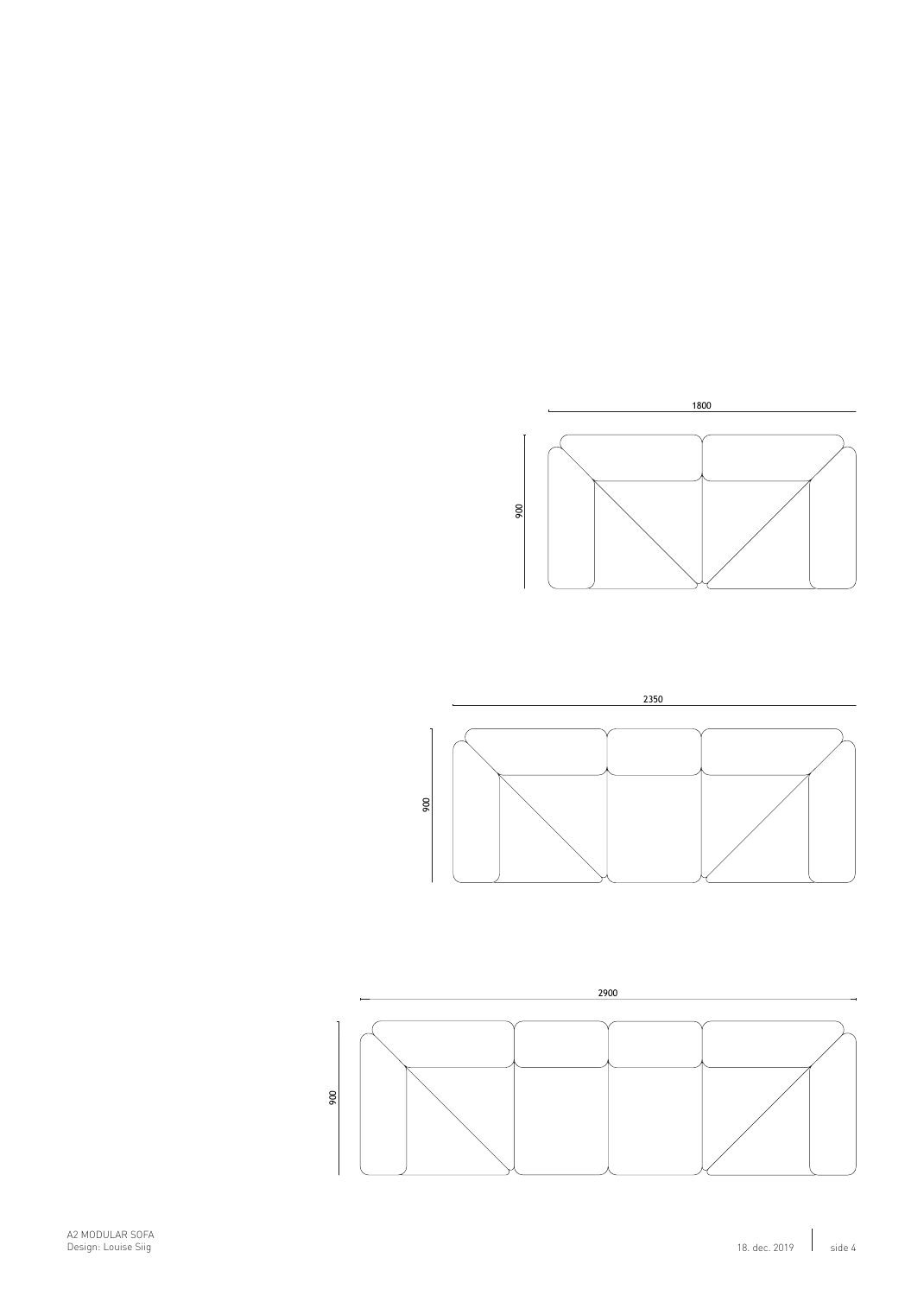

2350



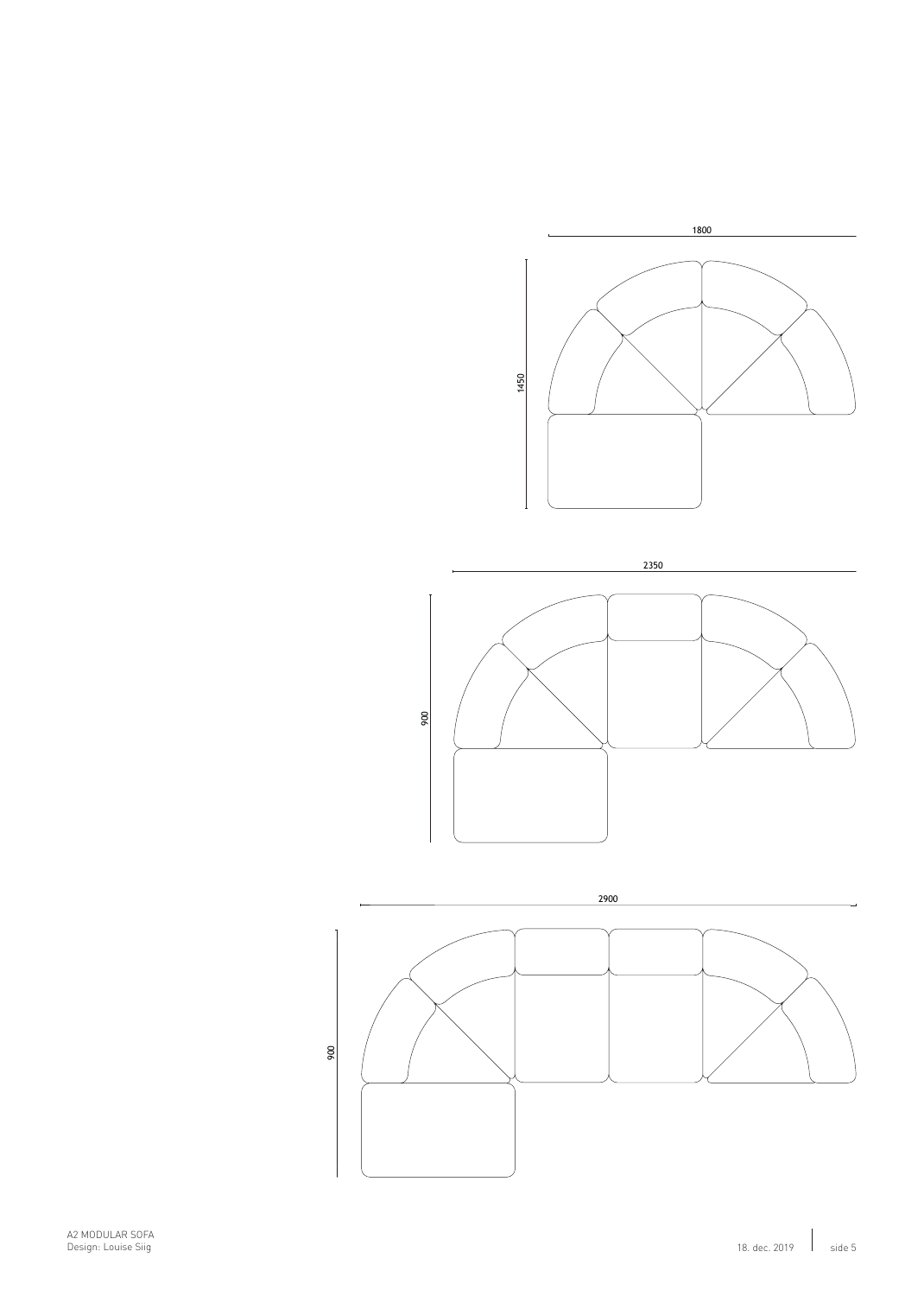



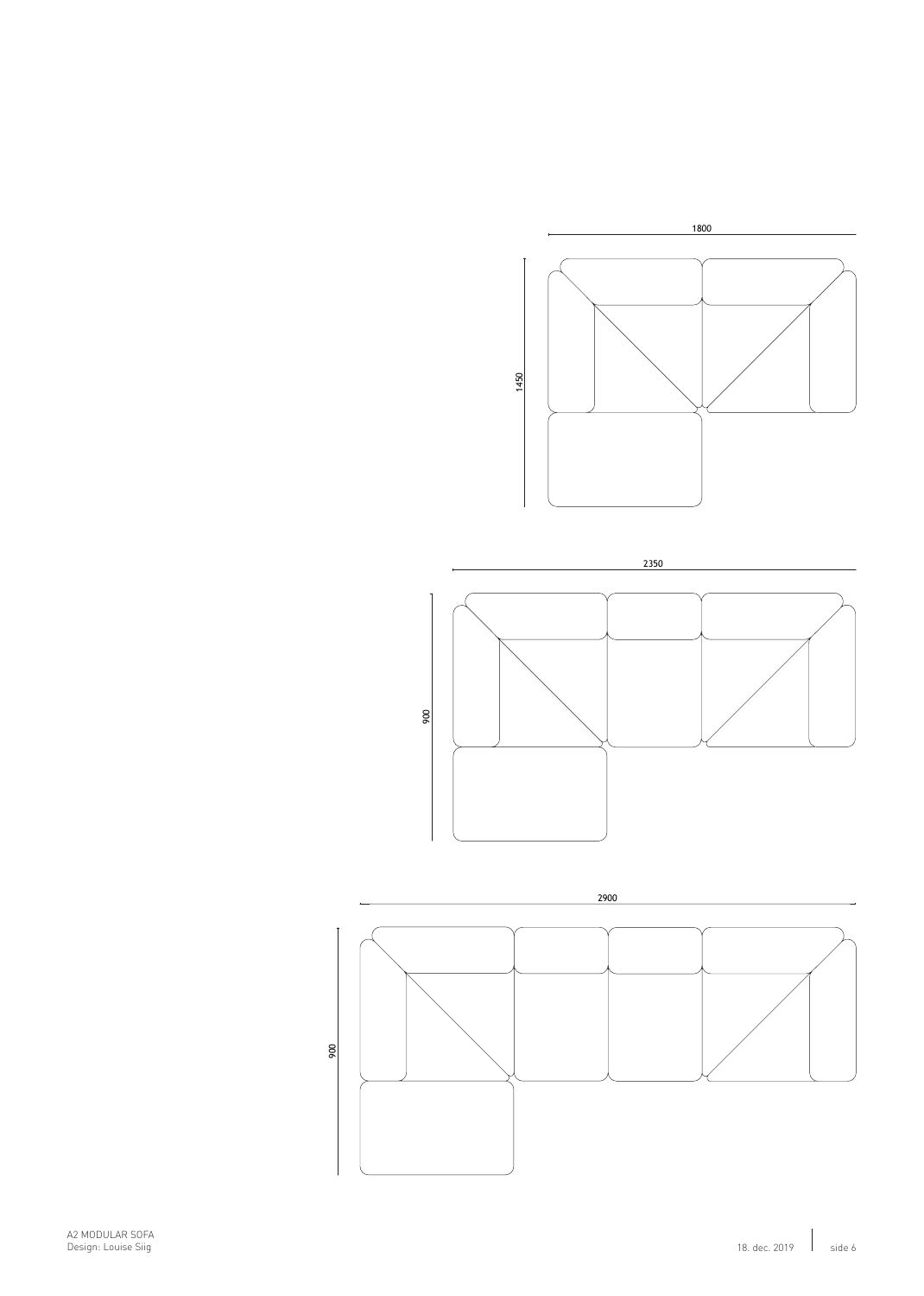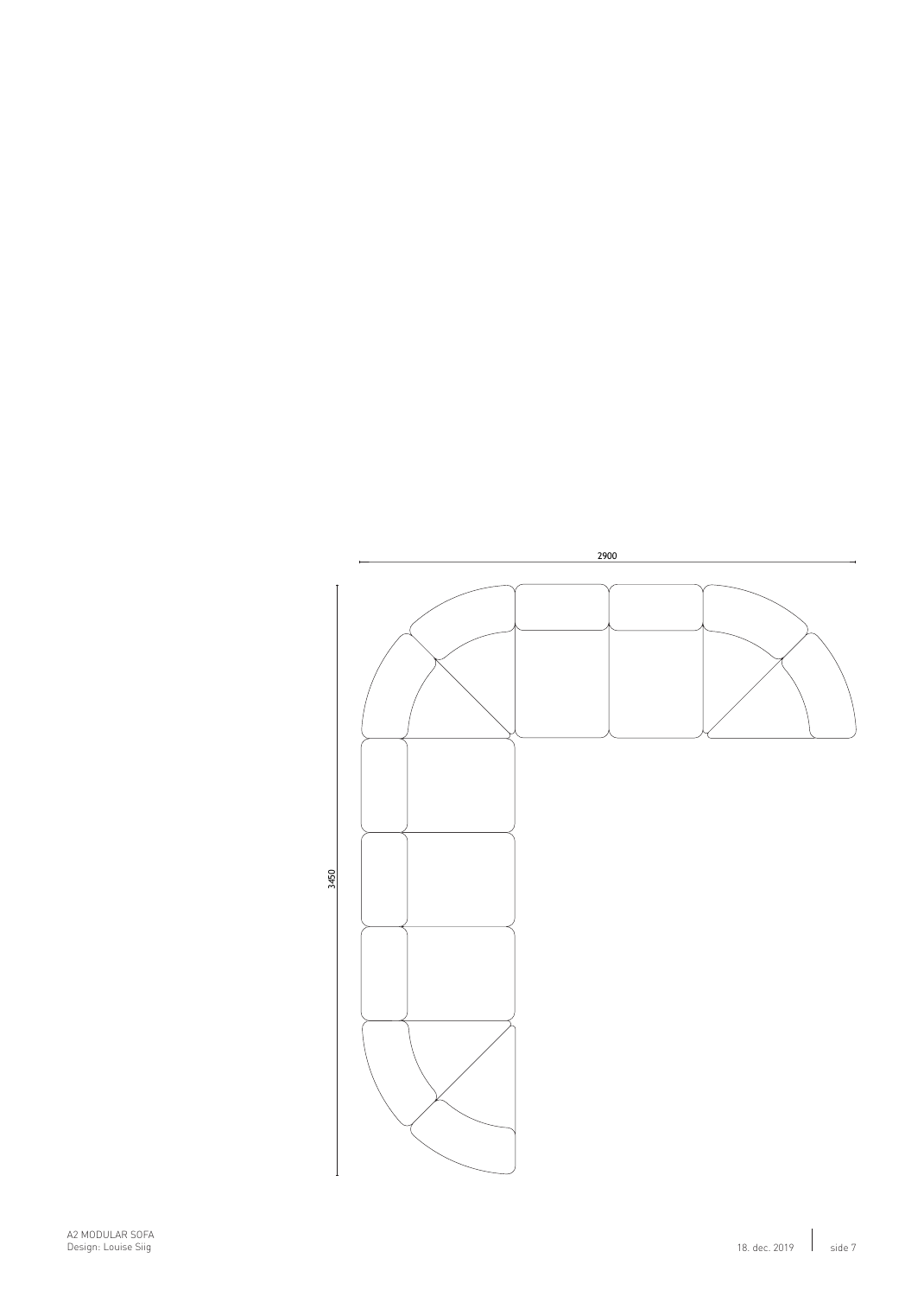